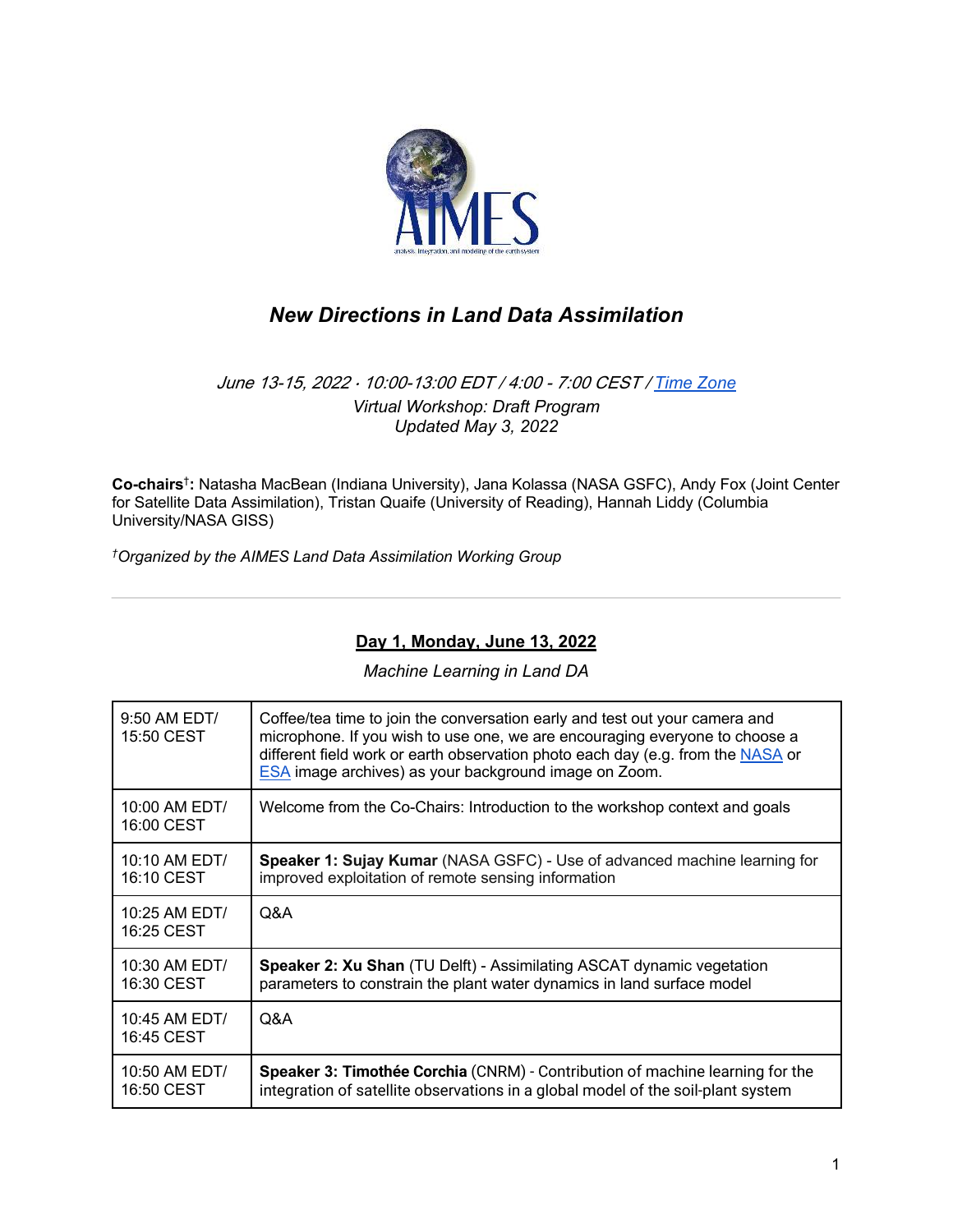| 11:05 AM EDT/<br>17:05 CEST  | Q&A                                                                                                                                                                                    |
|------------------------------|----------------------------------------------------------------------------------------------------------------------------------------------------------------------------------------|
| 11:10 AM EDT/<br>17:10 CEST  | <b>Break</b>                                                                                                                                                                           |
| 11:20 AM EDT/<br>17:20 CEST  | Speaker 4: Feng Tao (Tsinghua University) - PROcess-guided deep learning and<br>DAta-driven modelling (PRODA) to uncover key patterns and mechanisms in global<br>soil carbon dynamics |
| 11:35 AM EDT/<br>17:35 CEST  | Q&A                                                                                                                                                                                    |
| 11:40 AM EDT/<br>17:40 CEST  | Speaker 5: Philippe Peylin (CNRS-LSCE) - Comparative evaluation of different data<br>assimilation approaches to optimize the parameters of the ORCHIDEE land surface<br>model          |
| 11:55 AM EDT/<br>17:55 CEST  | Q&A                                                                                                                                                                                    |
| 12:00 PM EDT/<br>18:00 CEST  | Speaker 6: Daiya Shiojiri (Chiba University) - Optimizing rain gauge locations<br>based on data-driven sparse sensor placement                                                         |
| 12:15 PM EDT/<br>18:15 CEST  | Q&A                                                                                                                                                                                    |
| 12:20 PM EDT/<br>18:20 CEST  | <b>Break</b>                                                                                                                                                                           |
| 12:25 PM EDT/<br>18:25 CEST  | <b>Poster Session and Career Corner</b>                                                                                                                                                |
| $1:00$ PM EDT/<br>19:00 CEST | <b>END</b>                                                                                                                                                                             |

# **Day 2: Tuesday, June 14, 2022**

*Novel Observations and Approaches* 

| 9:50 AM EDT/<br>15:50 CEST  | Coffee/tea time to join the conversation early and test out your camera and<br>microphone. If you wish to use one, we are encouraging everyone to choose a<br>different field work or earth observation photo each day (e.g. from the NASA or<br>ESA image archives) as your background image on Zoom. |
|-----------------------------|--------------------------------------------------------------------------------------------------------------------------------------------------------------------------------------------------------------------------------------------------------------------------------------------------------|
| 10:00 AM EDT/<br>16:00 CEST | Welcome from the Co-Chairs: Introduction to Day 2 (5 min)                                                                                                                                                                                                                                              |
| 10:05 AM EDT/<br>16:05 CEST | Speaker 1: Cédric Bacour (LSCE) - Assessing the complementarity of multiple<br>datasets in constraining model estimates of net and gross global C budgets within<br>a data assimilation framework                                                                                                      |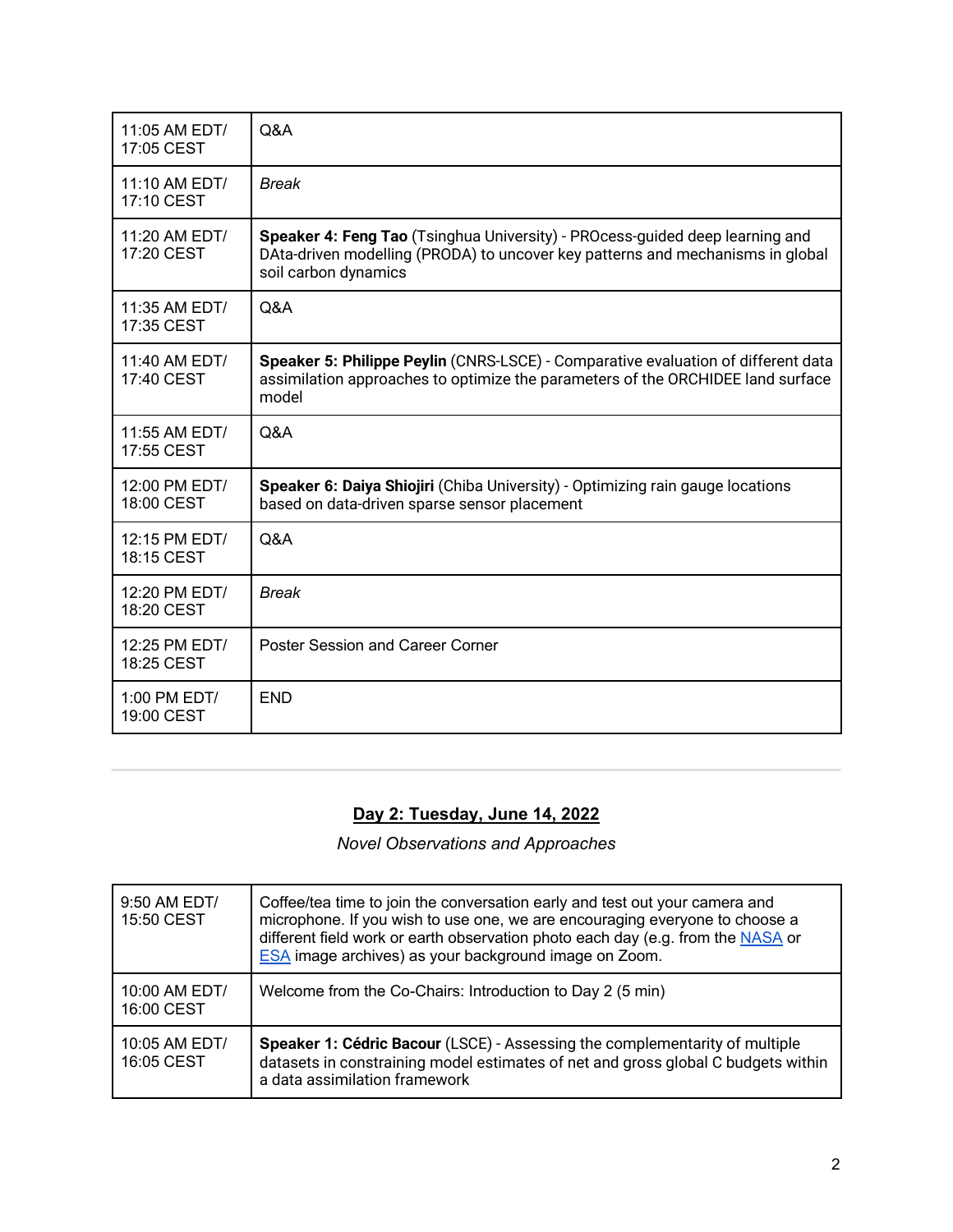| 10:20 AM EDT/<br>16:20 CEST | Q&A                                                                                                                                                                                                                                                                                                                                                                                                                                                                                                                                                                                                                                                                                                                                                                                                                                                                                                                                                                                                                                                                                                                                                         |
|-----------------------------|-------------------------------------------------------------------------------------------------------------------------------------------------------------------------------------------------------------------------------------------------------------------------------------------------------------------------------------------------------------------------------------------------------------------------------------------------------------------------------------------------------------------------------------------------------------------------------------------------------------------------------------------------------------------------------------------------------------------------------------------------------------------------------------------------------------------------------------------------------------------------------------------------------------------------------------------------------------------------------------------------------------------------------------------------------------------------------------------------------------------------------------------------------------|
| 10:25 AM EDT/<br>16:25 CEST | Speaker 2: Yiqi Luo (Northern Arizona University) - Estimating spatially and<br>temporally varying parameters of Earth system models with data assimilation and<br>deep learning                                                                                                                                                                                                                                                                                                                                                                                                                                                                                                                                                                                                                                                                                                                                                                                                                                                                                                                                                                            |
| 10:40 AM EDT/<br>16:40 CEST | Q&A                                                                                                                                                                                                                                                                                                                                                                                                                                                                                                                                                                                                                                                                                                                                                                                                                                                                                                                                                                                                                                                                                                                                                         |
| 10:45 AM EDT/<br>16:45 CEST | <b>Break</b>                                                                                                                                                                                                                                                                                                                                                                                                                                                                                                                                                                                                                                                                                                                                                                                                                                                                                                                                                                                                                                                                                                                                                |
| 10:55 AM EDT/<br>16:55 CEST | Speaker 3: Paul A. Levine (Jet Propulsion Laboratory at Caltech) - Variable<br>response of Amazon watersheds to climate and CO2 trends across environmental<br>gradients                                                                                                                                                                                                                                                                                                                                                                                                                                                                                                                                                                                                                                                                                                                                                                                                                                                                                                                                                                                    |
| 11:10 AM EDT/<br>17:10 CEST | Q&A                                                                                                                                                                                                                                                                                                                                                                                                                                                                                                                                                                                                                                                                                                                                                                                                                                                                                                                                                                                                                                                                                                                                                         |
| 11:15 AM EDT/<br>17:15 CEST | Speaker 4: Shuang Ma (Jet Propulsion Lab at Caltech) - Resolving the carbon-<br>climate feedback potential of high latitude wetland CO2 and CH4 exchanges                                                                                                                                                                                                                                                                                                                                                                                                                                                                                                                                                                                                                                                                                                                                                                                                                                                                                                                                                                                                   |
| 11:30 AM EDT/<br>17:30 CEST | Q&A                                                                                                                                                                                                                                                                                                                                                                                                                                                                                                                                                                                                                                                                                                                                                                                                                                                                                                                                                                                                                                                                                                                                                         |
| 11:35 AM EDT/<br>17:35 CEST | Lightning talks: Overview of Land DA Groups                                                                                                                                                                                                                                                                                                                                                                                                                                                                                                                                                                                                                                                                                                                                                                                                                                                                                                                                                                                                                                                                                                                 |
| 12:05 PM EDT/<br>18:05 CEST | <b>Breakout Group Discussions:</b><br>1. Characterizing human management features with remote sensing and data<br>assimilation<br>Leads: Sujay Kumar and Manuela Girotto<br>This breakout session will focus on exploring data assimilation and modeling efforts<br>to characterize the impact and drivers of anthropogenic processes such as<br>irrigation, groundwater pumping, reservoir management, disturbances such as<br>fires.<br>2. Land forecasting and the NEON Forecasting Challenge<br>Lead: Michael Dietze<br>What can we do, in general, to promote near-term and S2S forecasts of land<br>processes and how can the land DA community get involved with the Ecological<br>Forecasting Initiative's NEON forecasting challenge in particular?<br>3. Non-linear filters for data assimilation<br>Lead: Prashant Kumar<br>This breakout session will consider potential and need of non-linear filters for land<br>data assimilation. The goal of this breakout group is to explore limitations of the<br>present land data assimilation techniques and benefits and challenges of<br>assimilating land observations using non-linear filters. |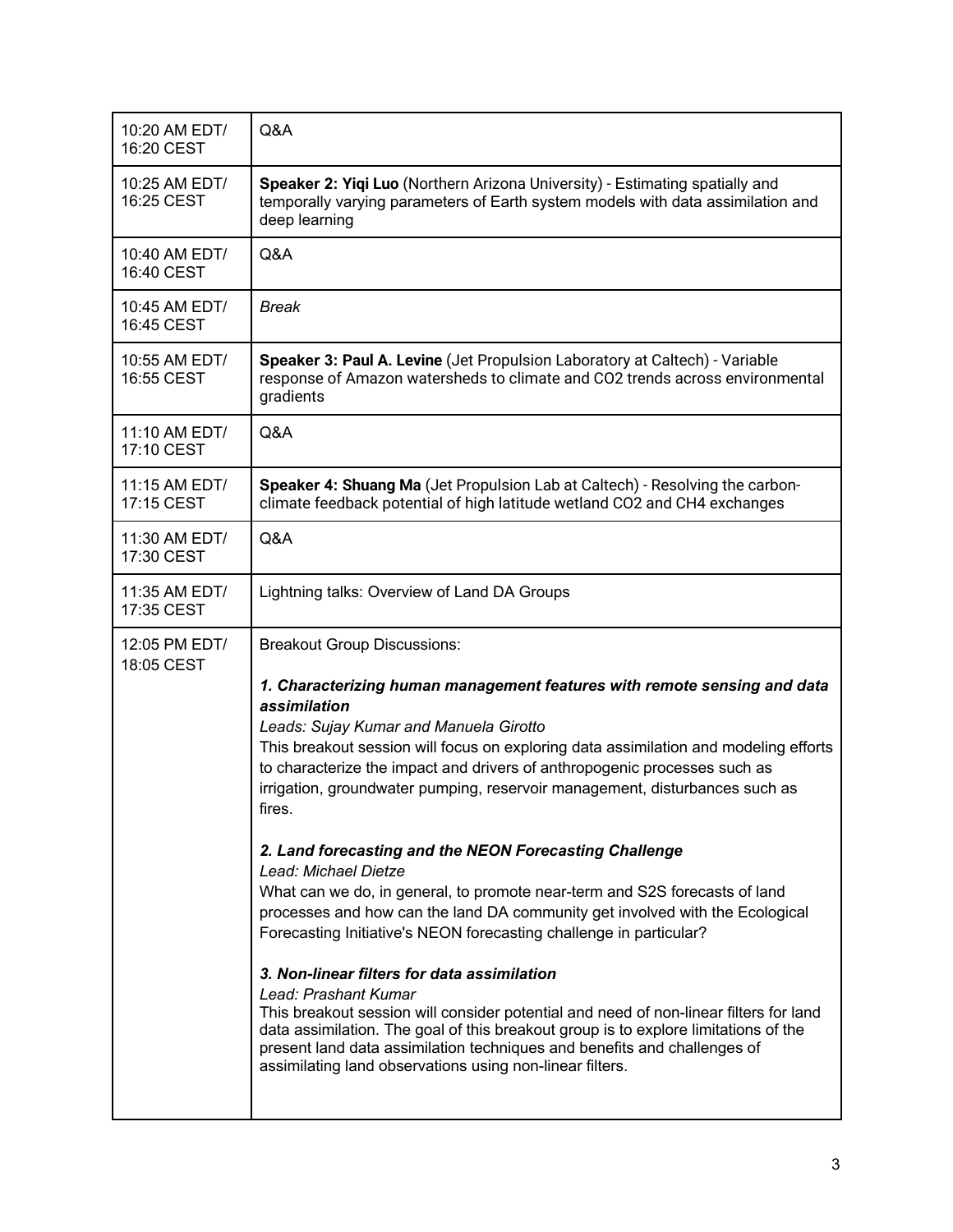|                            | 4. Co-developing DA education/course materials<br>Lead: Natasha MacBean<br>In this breakout group we will discuss opportunities for co-developing, as a Land<br>DA Community, DA educational materials (or a possible short course) to help train<br>early-stage PhD students in DA methods, and/or to entice senior undergraduate<br>and Masters students to pursue PhDs that would require knowledge and<br>experience in DA.                                                                                                     |
|----------------------------|-------------------------------------------------------------------------------------------------------------------------------------------------------------------------------------------------------------------------------------------------------------------------------------------------------------------------------------------------------------------------------------------------------------------------------------------------------------------------------------------------------------------------------------|
|                            | 5. Sensitivity / Uncertainty analysis of carbon dynamics in arctic terrestrial<br>ecosystems<br>Lead: Hélène Genet<br>This breakout group will discuss methods, data availability and model comparison<br>of sensitivity and uncertainty analysis focused on carbon dynamics in arctic and<br>boreal ecosystems. The goal of this breakout group is to develop a sensitivity<br>analysis that would be conducted by multiple modeling groups to evaluate how<br>model sensitivity (and performance) is affected by model structure. |
| 1:00 PM EDT/<br>19:00 CEST | <b>END</b>                                                                                                                                                                                                                                                                                                                                                                                                                                                                                                                          |

### **Day 3: Wednesday, June 15, 2022**

## *Ensemble DA Methods*

| 9:50 AM EDT/<br>15:50 CEST    | Coffee/tea time to join the conversation early and test out your camera and<br>microphone. If you wish to use one, we are encouraging everyone to choose a<br>different field work or earth observation photo each day (e.g. from the NASA or<br><b>ESA</b> image archives) as your background image on Zoom. |
|-------------------------------|---------------------------------------------------------------------------------------------------------------------------------------------------------------------------------------------------------------------------------------------------------------------------------------------------------------|
| $10:00$ AM EDT/<br>16:00 CEST | Welcome from the Co-Chairs: Introduction to Day 3                                                                                                                                                                                                                                                             |
| 10:05 AM EDT/<br>16:05 CEST   | Speaker 1: Shunji Kotsuki (Chiba University) - Development of Portable Ensemble<br>Data Assimilation Algorithm for Land, Atmosphere and, Coupled Data Assimilation                                                                                                                                            |
| $10:20$ AM EDT/<br>16:20 CEST | Q&A                                                                                                                                                                                                                                                                                                           |
| 10:25 AM EDT/<br>16:25 CEST   | Speaker 2: Yijian Zeng (University of Twente) - Impact of land model physics on<br>estimating soil moisture and temperature with an Ensemble Transform Kalman<br>Filter                                                                                                                                       |
| $10:40$ AM EDT/<br>16:40 CEST | Q&A                                                                                                                                                                                                                                                                                                           |
| 10:45 AM EDT/<br>16:45 CEST   | <b>Break</b>                                                                                                                                                                                                                                                                                                  |
| 10:55 AM EDT/<br>16:55 CEST   | Speaker 3: Kenneth J. Davis (Pennsylvania State University) - What do<br>atmospheric inversions need from the Land DA community?                                                                                                                                                                              |